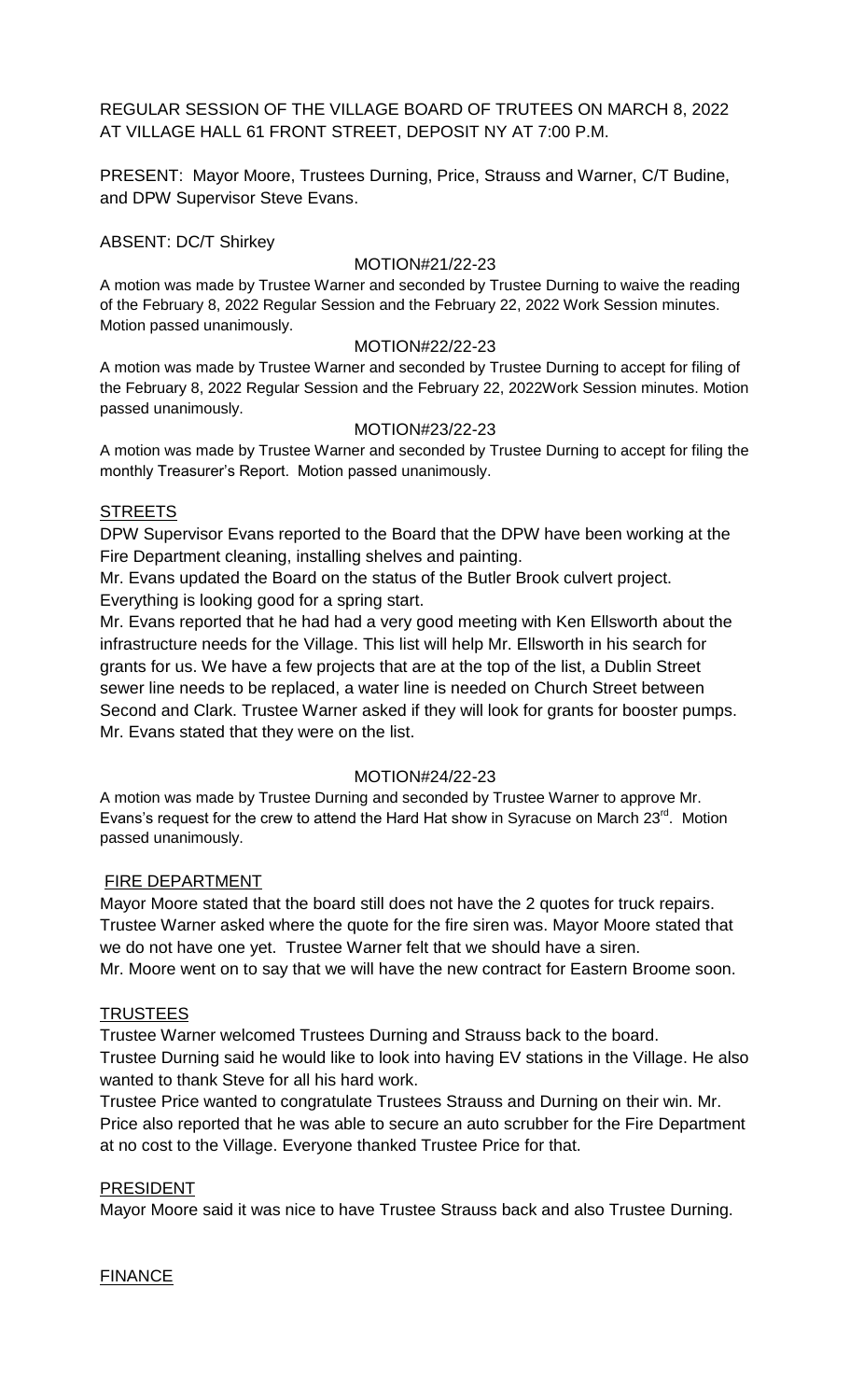# MOTION#25/22-23

A motion was made by Trustee Durning and seconded by Trustee Warner to approve for payment vouchers on Abstract #1 as listed:

| <b>General Fund</b> | \$120,289.74 |
|---------------------|--------------|
| <b>Water Fund</b>   | \$26,197.94  |
| Sewer Fund          | \$17,428.08  |
|                     | \$163,915.76 |

Motion passed unanimously.

### MOTION#26/22-24

A motion was made by Trustee Strauss and seconded by Trustee Warner to approve the February budget adjustments. Motion passed unanimously.

| <b>General Fund</b> |           |           |           |
|---------------------|-----------|-----------|-----------|
| From                |           | To        |           |
| A1210.4             | \$379.54  | A1210.1   | \$1842.43 |
| A1210.41            | \$459.00  |           |           |
| A1325.2             | \$360.17  |           |           |
| A1420.1             | \$643.72  |           |           |
| A1420.1             | \$158.49  | A1325.41  |           |
| A1420.1             | \$70.00   | A1420.11  |           |
| A3410.221           | \$3661.97 | A3410.491 |           |
| A5142.1             | \$1654.30 | A5132.1   |           |
| <b>Sewer Fund</b>   |           |           |           |
| G8120.2             | \$338.96  | G8120.4   |           |
| G8120.2             | \$109.55  | G8130.13  |           |
| G9010.8             | \$377.16  | G9030.8   |           |

# MOTION#26/22-23

A motion was made by Trustee Warner and seconded by Trustee Durning to allow the Mayor's signature on the Municipal Solutions Bond Counsel agreement renewal. Motion passed unanimously.

DPW Supervisor Evans stated that if anyone had debris from the wind storm they should put it out to the curb and the DPW will pick it up.

#### GUESTS

There were no guests.

# MOTION#27/22-23

A motion was made by Trustee Warner and seconded by Trustee Durning to adjourn at 7:38 PM. Motion passed unanimously.